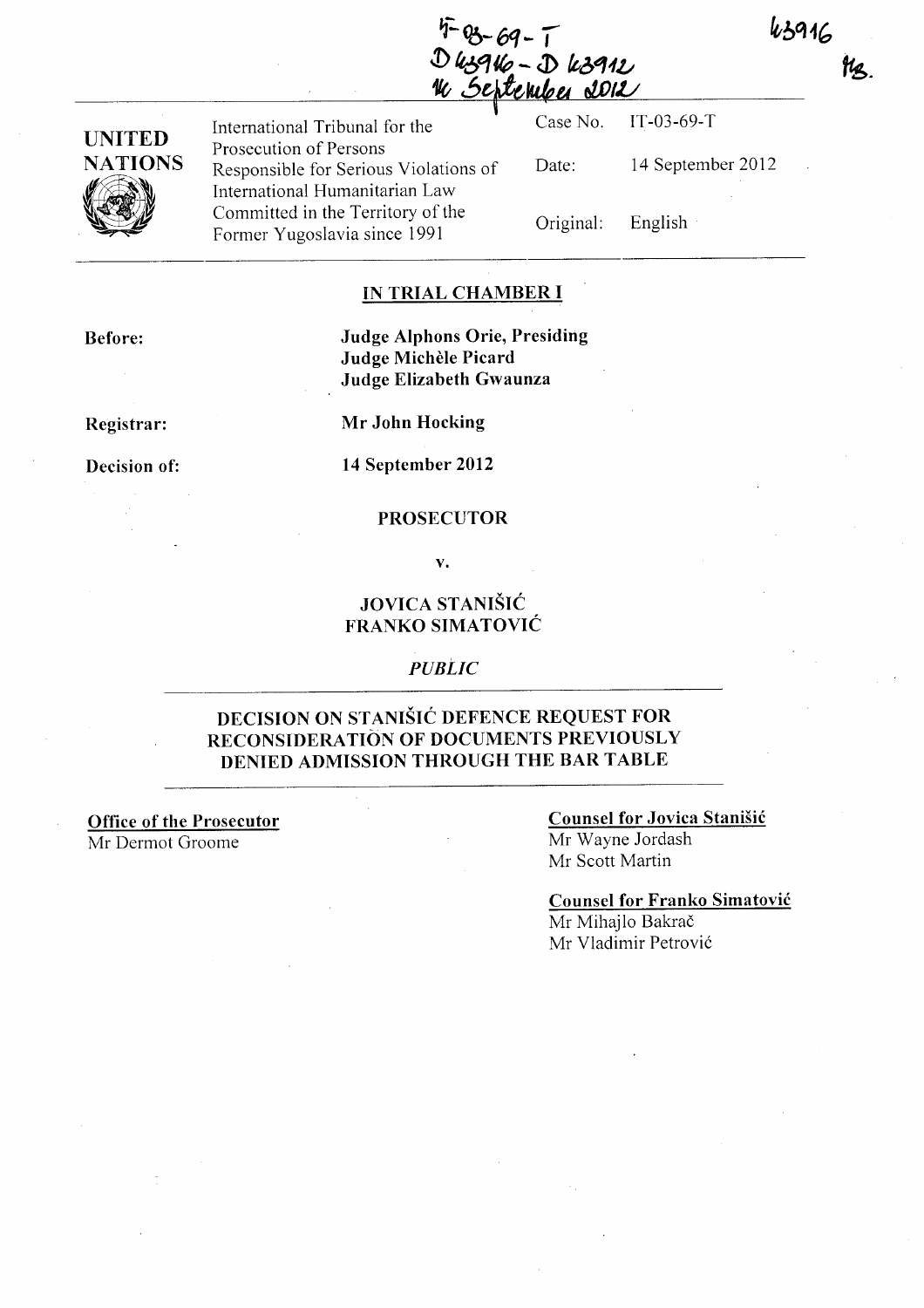## **I. PROCEDURAL HISTORY**

1. On 17 February 2012, the Stanišić Defence ("Defence") requested the admission of documents through the bar table.<sup>1</sup> In a decision dated 19 June 2012 ("Ninth Bar Table Decision") the Chamber denied admission of 11 of those documents? The Chamber also denied the admission of a further two of those documents at housekeeping sessions on 7 and 12 June 2012.<sup>3</sup> On 24 August 2012, the Defence filed the present Motion requesting reconsideration of the decision denying admission of the above 13 documents.<sup>4</sup> On 6 September 2012, the Prosecution filed a Response ("Response").<sup>5</sup> The Simatović Defence did not file a Response to the Motion.

## **II. SUBMISSIONS OF THE PARTIES**

2. The Defence submits that the 13 documents were denied admission due to redaction, authentication, and translation issues which have since been resolved. 6 The Defence further submits that to deny admission would cause an injustice as the documents are important in countering the Prosecution's allegations against Stanistic.<sup>7</sup>

3. The Prosecution submits that the Defence has met the requirements of the reconsideration test, but defers to the Chamber.<sup>8</sup> In relation to the document bearing 65 *ter* no. 2D00895, marked for identification as D462 prior to the denial of its admission, the Prosecution supports the Motion in seeking its admission.<sup>9</sup> The Prosecution also-requests that the document bearing Rule 65 ter no. 1 D10051 be admitted into evidence as an associated exhibit to  $D462$ .<sup>10</sup> With regards to the document bearing Rule 65 ter no. 1D05476, marked for identification as D783 prior to the denial of its admission, the Prosecution maintains its objection regarding provenance based on the absence of

Stanišić Motion for Admission of documents through the Bar Table, with Confidential Annexes A, B and C, 17  $\mathbf{I}$ February 2012.

Ninth Decision on Stanišić Defence Bar Table Motion of 17 February 2012 and Decision on Prosecution Request  $\overline{2}$ for Admission of Rebuttal Evidence, 19 June 2012.

<sup>0783</sup> was denied admission into evidence on 7 June 2012 (see T.20101); 0462 was denied admission into evidence  $\overline{3}$ on 12 June 2012 (see T. 20145).

Stanisic Request for Reconsideration of Documents Previously Denied Admission through. the Bar Table, with  $\overline{4}$ Confidential Annex A, 24 August 2012. .

Prosecution Response to Stanišić Request for Reconsideration of Documents Previously Denied Admission through 5 the Bar Table, 6 September 2012.

 $\mathbf 6$ Motion, paras 1-2, 8-9.

Motion, paras 8-13.

Response, para. 3. The Chamber notes that the Prosecution refers erroneously to the Defence submission as a  $\, 8$ request for certification.

Response, para. 6.

<sup>&</sup>lt;sup>10</sup> Response, paras 7, 12. The Chamber notes that duplicate pages 48 and 49 of the original redacted B/C/S version do not appear in the unredacted B/C/S version. Instead the almost identical document with a slightly altered header appears at page 15 of the unredacted version. The Chamber notes this minor discrepancy but does not consider that it alters the nature of the document in any significant manner. The Chamber also notes that the unredacted translation at page 15 appears to be a translation of page 15 of the unredacted B/C/S original version.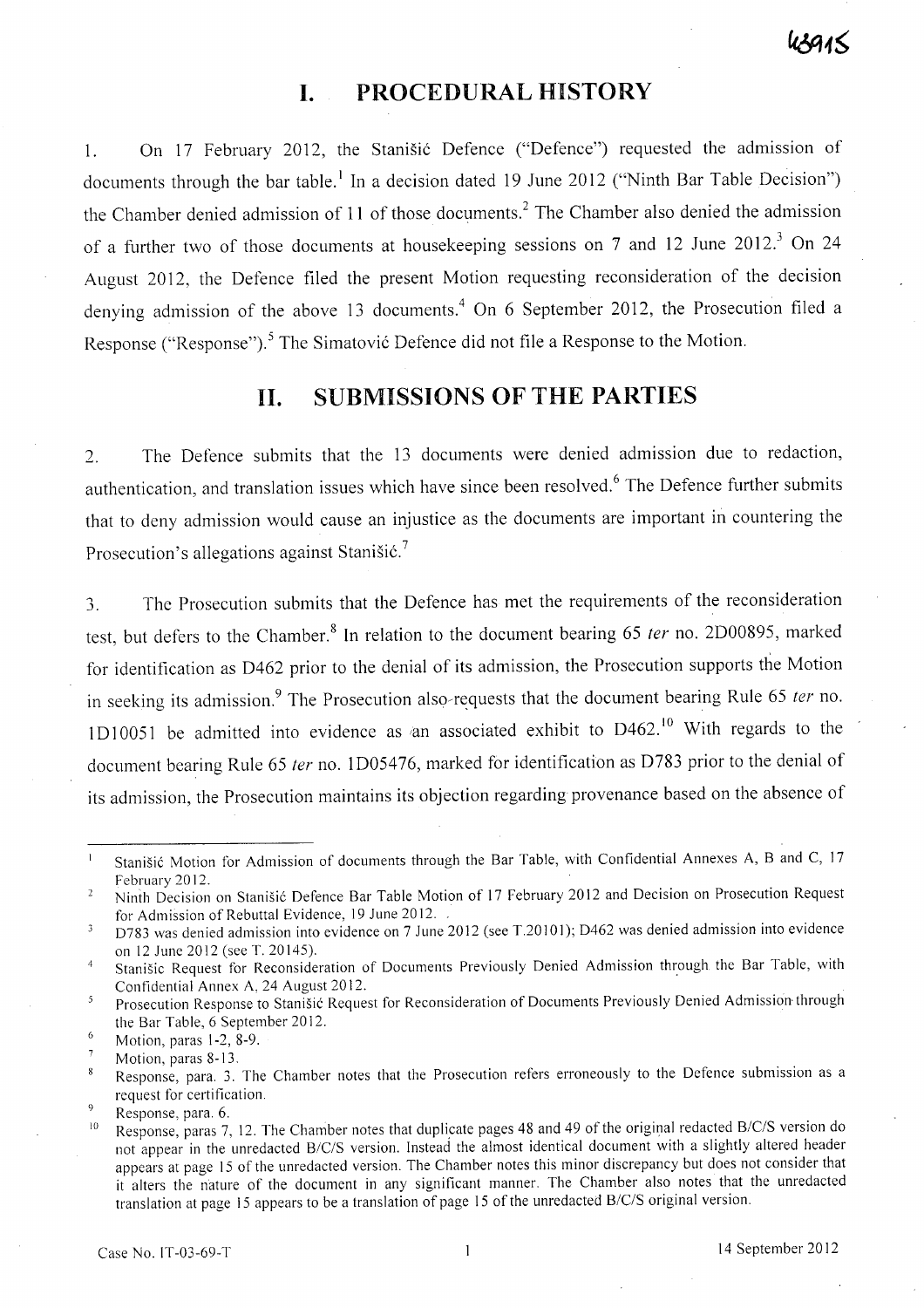the document in Serbian archives, in addition to insufficient indicia of reliability.<sup>11</sup> The Prosecution does not object to the admission of the remaining 11 documents.<sup>12</sup>

# **Ill. APPLICABLE LAW**

4. The Appeals Chamber has held that the test for reconsideration is that the Applicant must "satisfy the Chamber of the existence of a clear error of reasoning in the [impugned decision], or of particular circumstances justifying its reconsideration in order to avoid injustice. Particular circumstances include new facts or new arguments. However, to succeed on this basis, an applicant must demonstrate how any new facts or arguments in a request for reconsideration justify reconsideration".<sup>13</sup>

5. Rule 89 of the Tribunal's Rules of Procedure and Evidence ("Rules") provides, in relevant part:

(C) A Chamber may admit any relevant evidence which it deems to have probative value.

(D) A Chamber may exclude evidence if its probative value is substantially outweighed by the need to ensure a fair trial.

6. The Trial Chamber requires that "the offering party must be able to demonstrate, with clarity and specificity, where and how each document fits into its case".<sup>14</sup>

## **IV. DISCUSSION**

7. With regard to 11 of the 13 documents, namely the documents bearing Rule 65 ter nos 1001383, 1001384, 1001385, 1001386, 1001388, 1001390, 1001392, 1001393, 1001395, 1001399, and 1001404, the Chamber denied their admission into evidence on the basis that (i) while unredacted original versions were provided, revised translations of those unredacted versions had not been made available and (ii) the redactions in the available translations were so substantial as to render the Chamber unable to decide properly on admission of the documents.<sup>15</sup> With regard.

<sup>15</sup> Ninth Bar Table Decision, para. 11.

<sup>&</sup>lt;sup>11</sup> Response, paras 8-11.

 $\frac{12}{13}$  Response, para. 5.

<sup>13</sup>*Prosecutor v. ladranko Prfic et aI.,* Case No. IT-04-74-AR73.14, Decision on Jadranko Prli6's Interlocutory Appeal Against the Decision on Prli6 Defence Motion for Reconsideration of the Decision on Admission of Documentary Evidence, 3 November 2009,\_para. IS.

Decision on the Prosecution's Revised First Motion for Admission of Exhibits from the Bar Table, 3 February 2011, para. 11; *Prosecutor v. Milan Milutinovic et al.,* Case No. IT-05-S7-T, Decision on Prosecution Motion to Admit Documentary Evidence, 10 October 2006, para. IS; *Prosecutor v. Rasim Delic,* Case No. IT-04-S3-T, Decision on Prosecution Submission on the Admission of Documentary Evidence, 16 January 200S, para. 9.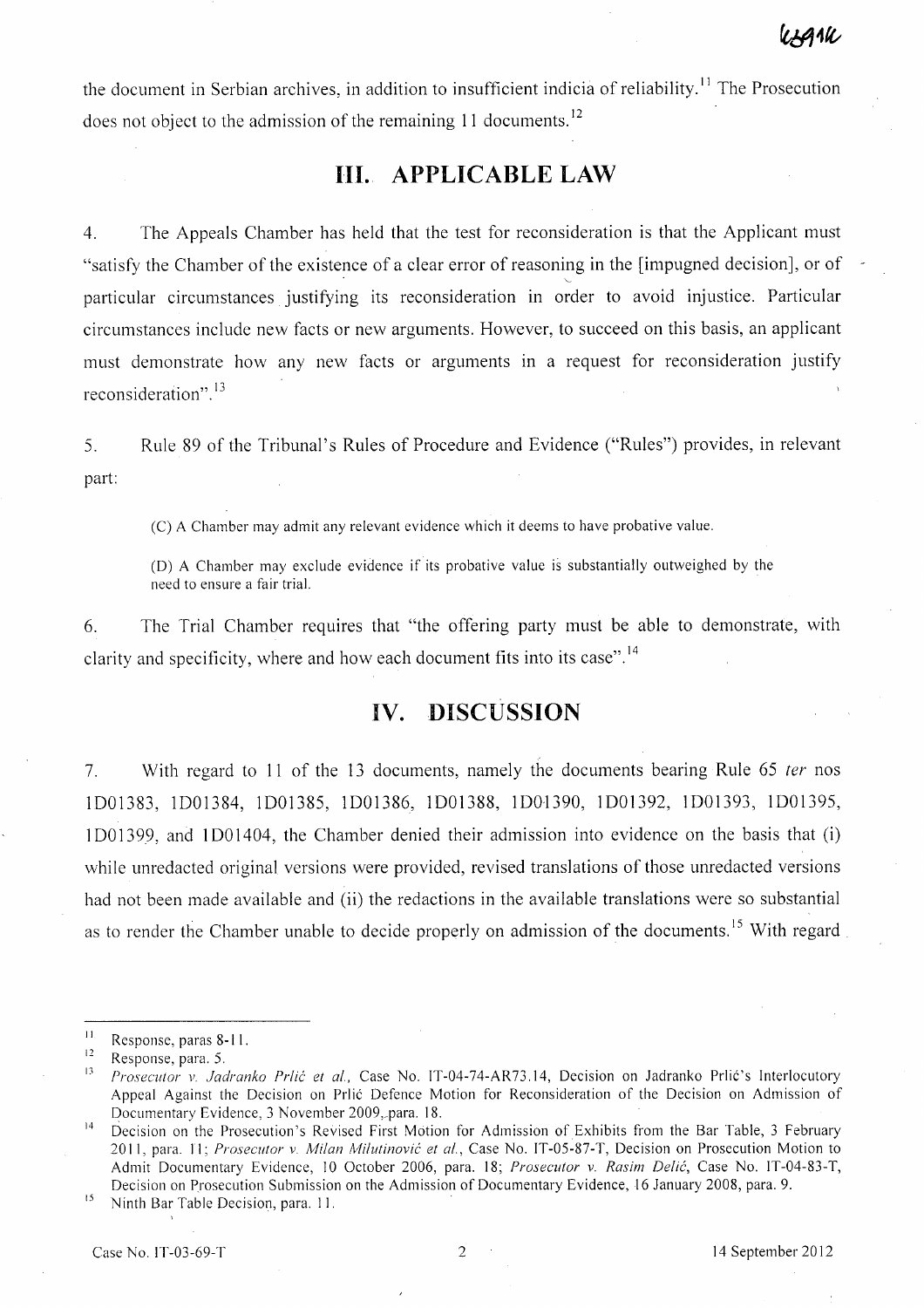to 2000895, it was denied admission because the revised translation did not correspond with the original document.<sup>16</sup> 1D05476 was denied admission due to issues of authentication.<sup>17</sup>

8. The Defence has now uploaded ".1" versions of the documents bearing Rule 65 ter nos 1001383, 1001384, 1001385, 1001386,1001388, 1001390, 1001392, 1001393,1001395, and 1 DO 1399 into e-Court which contain complete translations of the unredacted documents. There does not appear to be any revised translation uploaded in relation to the document bearing Rule 65  $\frac{1}{2}$ fer no. 1 DO 1404.1. The Chamber considers that the provision of the unredacted translations amounts to a new fact and that reconsideration is justified in an effort to avoid an injustice. The Chamber finds that the documents are relevant and probative and that the Defence has demonstrated with clarity and specificity how the documents fit into its case. They are therefore admitted into evidence.

9. With regard to the document bearing Rule 65 fer no. 1 DO 1404.1, in the absence of a revised translation that corresponds to the unredacted original, the Chamber is not in possession of any new fact which would cause it to reconsider its adjudication as delivered in the Ninth Bar Table Decision, nor has the Defence alleged any clear error of reasoning on the part of the Chamber.<sup>18</sup> As such, the request for reconsideration in relation to this document is denied.

10. With regard to the document bearing Rule 65 *ter* no. 2D00895, the unredacted original and its corresponding translation have now been uploaded as the document bearing Rule 65 ter no. 1010051. The Chamber considers in light of this new fact that reconsideration is justified in an effort to avoid an injustice. The Chamber finds that the document is relevant and probative and the Defence has demonstrated with clarity and specificity how the document fits into its case. The document bearing Rule 65 ter no. 1D10051 is therefore admitted into evidence.

11. In relation to the document bearing Rule 65 *ter* no. 1D05476, the Defence submits that it has now received confirmation of its authenticity.<sup>19</sup> The Chamber has considered the Defence Request to the National Council and the Response received by the Defence.<sup>20</sup> The National Council has stated that the "form" of the document "entirely corresponds to the form of documents which originated in a certain time period" and therefore, it can conclude with "great probability" that it is an authentic document.<sup>21</sup> In light of this new information, reconsideration is justified in an effort to

<sup>18</sup> Ninth Bar Table Decision, paras  $11-12$ .

 $^{16}$  T. 20145.

<sup>&</sup>lt;sup>17</sup> T. 18765, 20101.

<sup>&</sup>lt;sup>19</sup> Motion, paras 3, 8, Confidential Annex A, pp. 10-11.<br><sup>20</sup> 1D10052 and 1D10055 recnectively.

<sup>&</sup>lt;sup>20</sup> 1D10052 and 1D10055 respectively.<br><sup>21</sup> 1D10055 n 1

<sup>21 1010055,</sup> p,l,